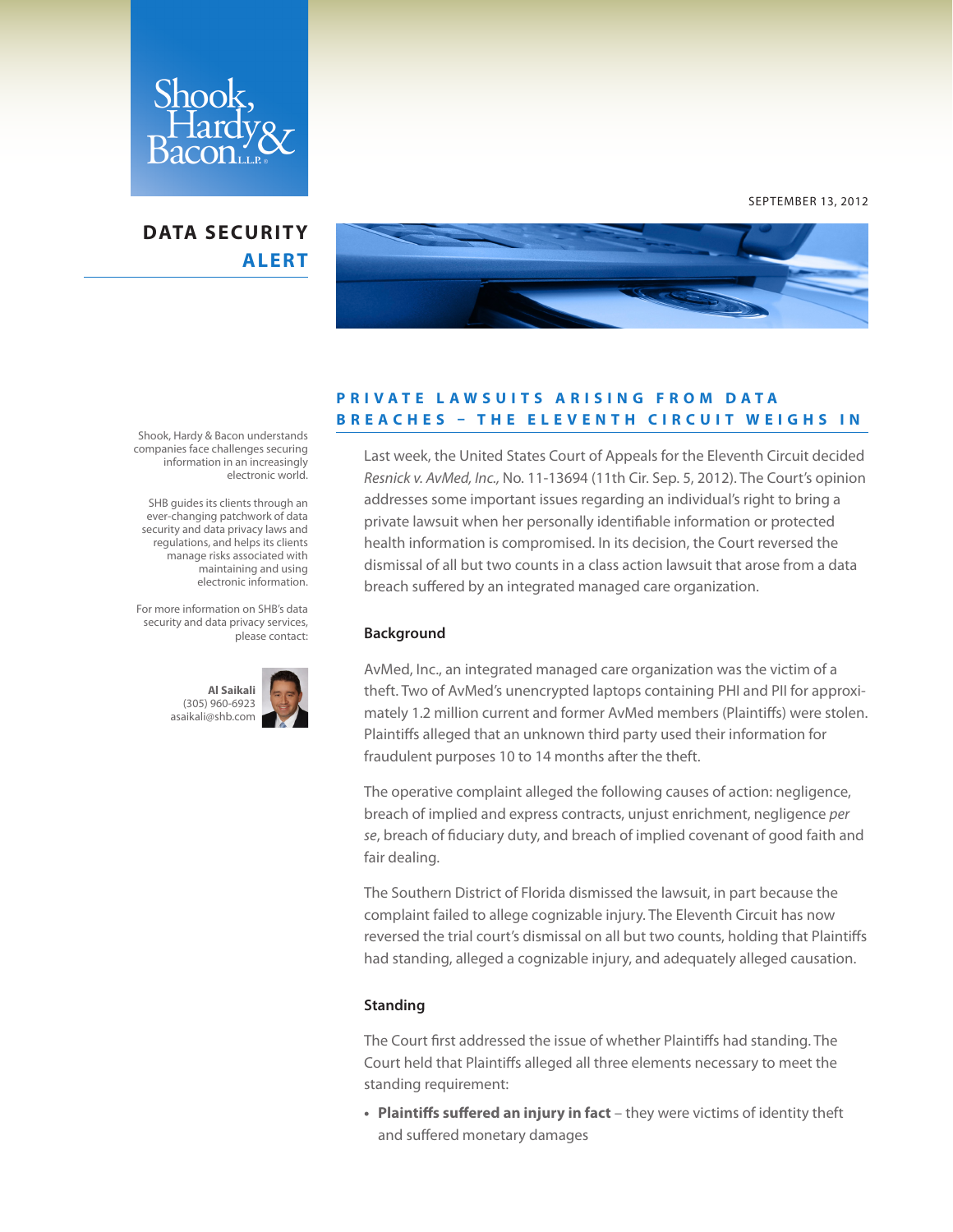

# **DATA SECURITY ALERT**

SEPTEMBER 13, 2012

- **• Plaintiffs'injuries were"fairly traceable to AvMed's actions"** Plaintiffs had personal habits of securing their sensitive information yet became the victims of identity theft after the laptops containing their PHI were stolen
- **• A favorable resolution of the case in Plaintiffs'favor could redress their injuries** – compensatory damages would redress their injuries.

#### **Cognizable Injury**

The Court next dealt with the issue of whether Plaintiffs suffered a cognizable injury. Plaintiffs alleged the following damages: money spent placing alerts with various credit reporting companies, money spent contesting fraudulent charges, money spent purchasing credit monitoring services, lost wages for missing work while filling out police reports, travel related costs, cell phone minutes, postage, and overdrawn amounts in their bank accounts. The Court held that Plaintiffs' allegations of monetary loss and financial injury were cognizable injuries under Florida law, though the Court did not address the validity of each one of these damages elements separately.

#### **Causation**

The Court then addressed causation – whether Plaintiffs had alleged sufficient facts showing that the theft of the AvMed computers caused Plaintiffs' injuries. The Court held that Plaintiffs' allegations were sufficient to show that causation was "plausible". Specifically, the Court relied on three allegations: (1) before the breach, Plaintiffs never had their identities stolen or sensitive information compromised; (2) before the breach, Plaintiffs took substantial precautions to protect themselves from identity theft; and, (3) Plaintiffs became the victims of identity theft for the first time in their lives 10 to 14 months after the laptops containing the PHI were stolen.

A key fact for the Eleventh Circuit was that the sensitive information on the stolen laptops was the same sensitive information used to steal Plaintiffs' identity.

With respect to unjust enrichment (the one count that did not require causation), Plaintiffs alleged that a portion of Plaintiffs' monthly premiums went towards AvMed's data security administrative costs, and AvMed should not be permitted to retain that money because AvMed failed to implement proper security measures. The Court allowed this count to proceed.

#### **The Dismissed Counts**

The Eleventh Circuit did, however, affirm the dismissal of Plaintiffs' negligence *per se* and breach of covenant of good faith and fair dealing. The negligence *per se* count was based on an allegation that AvMed violated Section 395.3025, Florida Statutes, by disclosing Plaintiffs' health information without authorization. The Court held that because AvMed is a managed-care organization and not